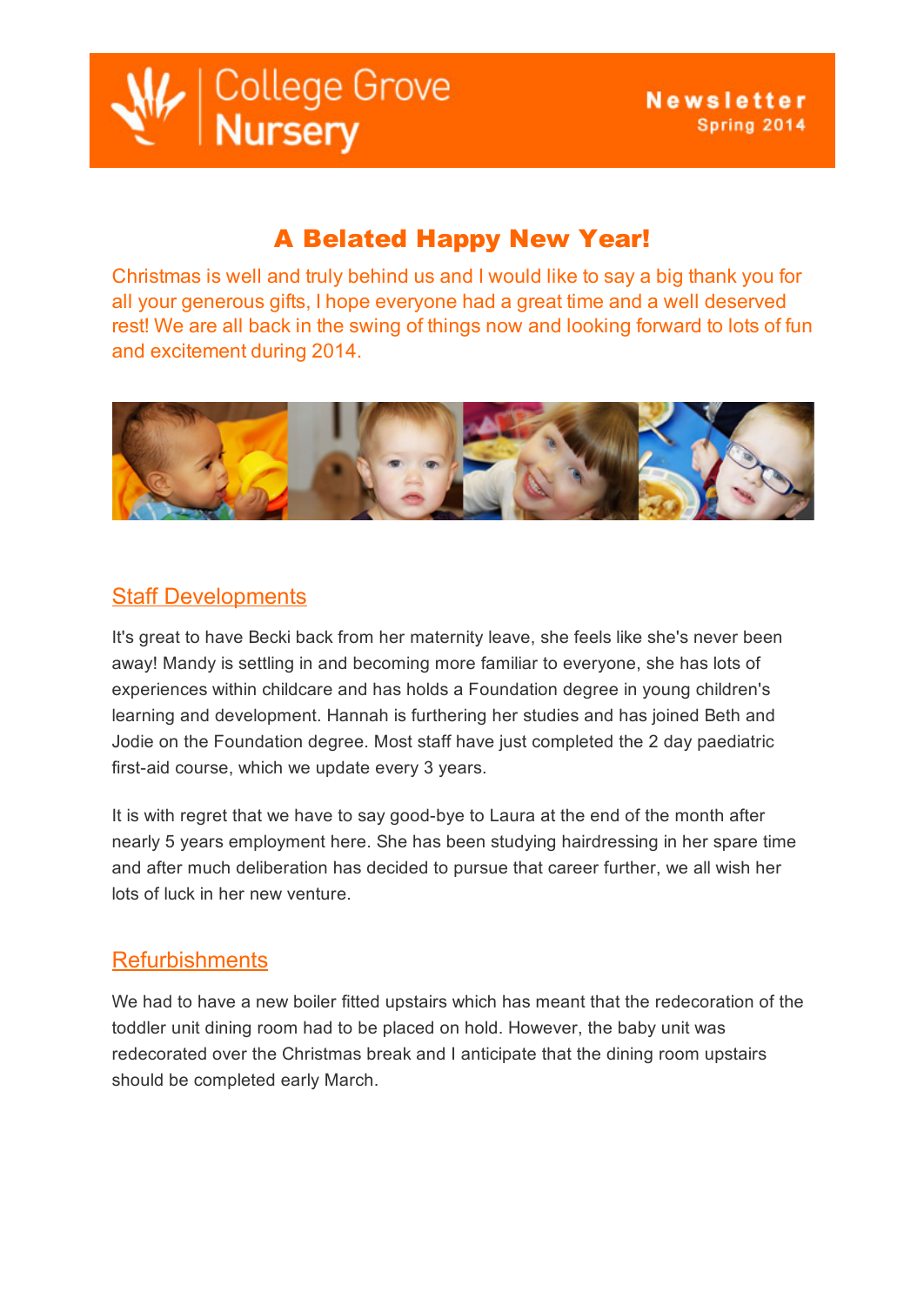## World Book Day March 6th, 2014



We would love all the children to dress as their favourite book character and bring their book into nursery. we would like a contribution of £1 which will be donated to 'Book Aid International' which donates books to Africa. We will have lots of activities and will end the day with a themed tea party! Read more at: [www.worldbookday.com](http://www.worldbookday.com/)

#### Bad Weather Arrangements

As always nursery will remain open where ever possible. We have never been unable to open and have only closed early on a couple of occasions due to snow! Please ensure all contact details are up to date and parents will be informed both on the website and by phone of any changes to the normal day.

#### Parent Questionnaires

Thank you to everyone who returned the forms, your comments are much appreciated and valued. As a result all of you were extremely happy with the systems already in place, and I have taken on board all feasible suggestions. The majority of parents are still unsure how to get information regarding topics and planning within the different units. We have tried many different systems over the last few years with varying success, we found that sending handouts home only worked for a handful of parents and the majority were left in bags. We have been updating whiteboards weekly but a lot of parents are still unsure where to look. As a result all the units now have a notice board in or near their rooms which will keep you fully abreast of all topics, planning, activities books etc.

If you are still unsure how to gain this information please ask either myself or your keyworker. Please keep any other suggestions coming in and I will endeavour to meet your needs wherever possible.